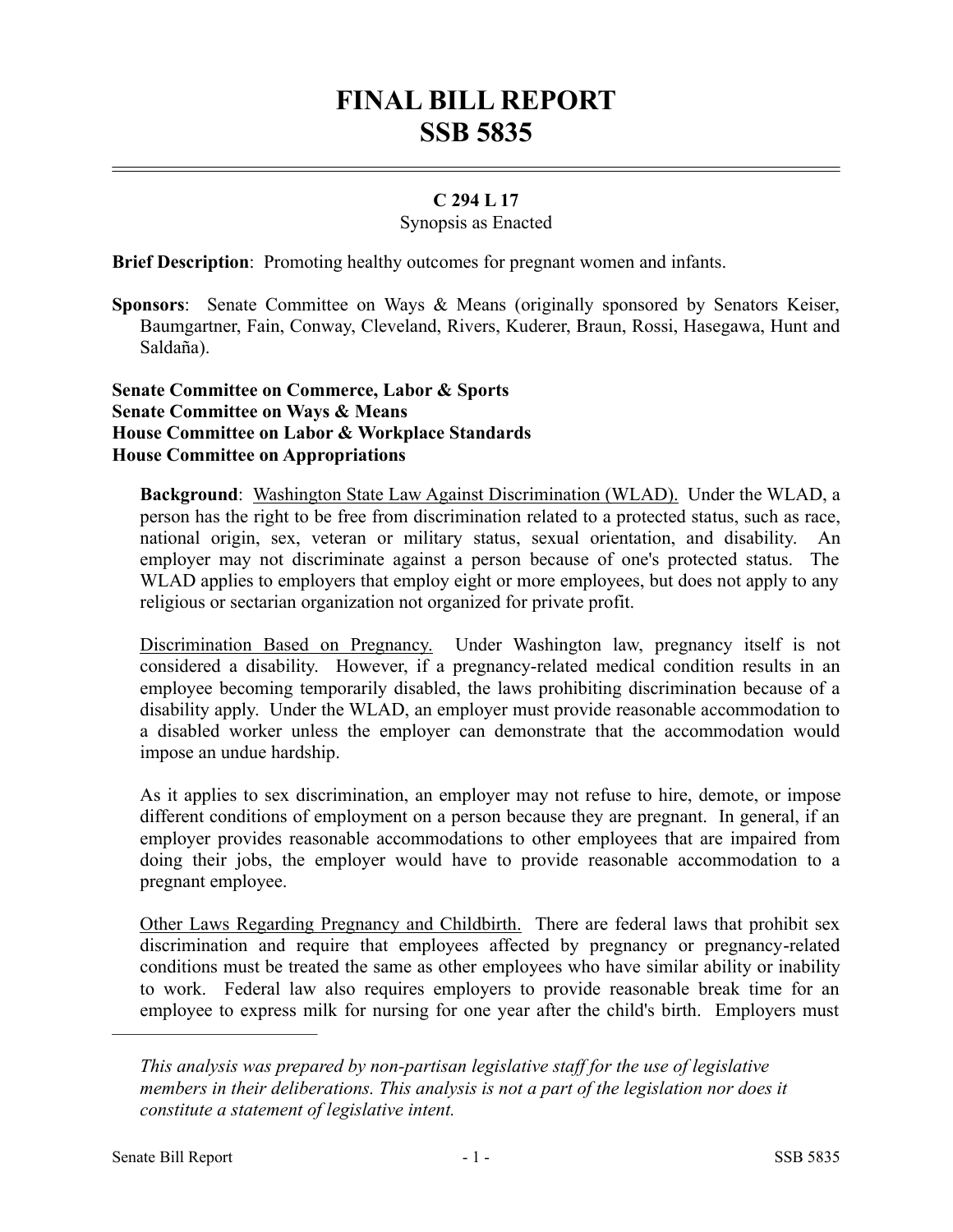provide a place, other than a bathroom, for this purpose. Employers with fewer than 50 employees are not subject to these requirements if compliance imposes an undue hardship.

Apple Health for Kids. Apple Health for Kids provides health care coverage for children under the age of 19 whose family income is less than 250 percent of the federal poverty level. Under current law, the Health Care Authority (HCA), the Department of Health (DOH), the Department of Social and Health Services (DSHS), and other health care-related entities, are required to establish a set of performance measures that indicate whether children enrolled in Apple Health for Kids are receiving health care through established and effective medical homes, and whether the overall health of children is improving. DOH submits a report biennially on the performance measures.

**Summary:** Reasonable Accommodation for Pregnancy. It is an unfair practice for any employer to:

- fail or refuse to make reasonable accommodation for an employee for pregnancy, unless the employer can demonstrate that doing so would impose an undue hardship —undue hardship means an action requiring significant difficulty or expense;
- take adverse action against an employee who requests, declines, or uses an accommodation; and
- deny employment opportunities to an otherwise qualified employee if the denial is based on the employer's need to make reasonable accommodation;

Reasonable accommodation means:

- providing more frequent, longer, or flexible restroom breaks;
- modifying a no food or drink policy;
- job restructuring, part-time or modified work schedules, reassignment to a vacant position, or acquiring or modifying equipment, devices, or an employee's work station;
- providing seating or allowing the employee to sit more frequently if the job requires standing;
- providing a temporary transfer to a less strenuous or hazardous position;
- providing assistance with manual labor and limits on lifting;
- scheduling flexibility for prenatal visits; and
- any further accommodation an employee may request, and to which an employer must give reasonable consideration to in consultation with information provided by the Department of Labor and Industries or the attending health care provider.

An employer may not claim undue hardship or require written certification from an employee for:

- providing more frequent, longer, or flexible restroom breaks;
- modifying a no food or drink policy; or
- providing seating or allowing the employee to sit more frequently if the job requires standing.

Employer has the same meaning as it does under the WLAD, which includes any person acting in the interest of an employer, directly or indirectly, who employs eight or more persons, and does not include any religious or sectarian organizations that are not organized